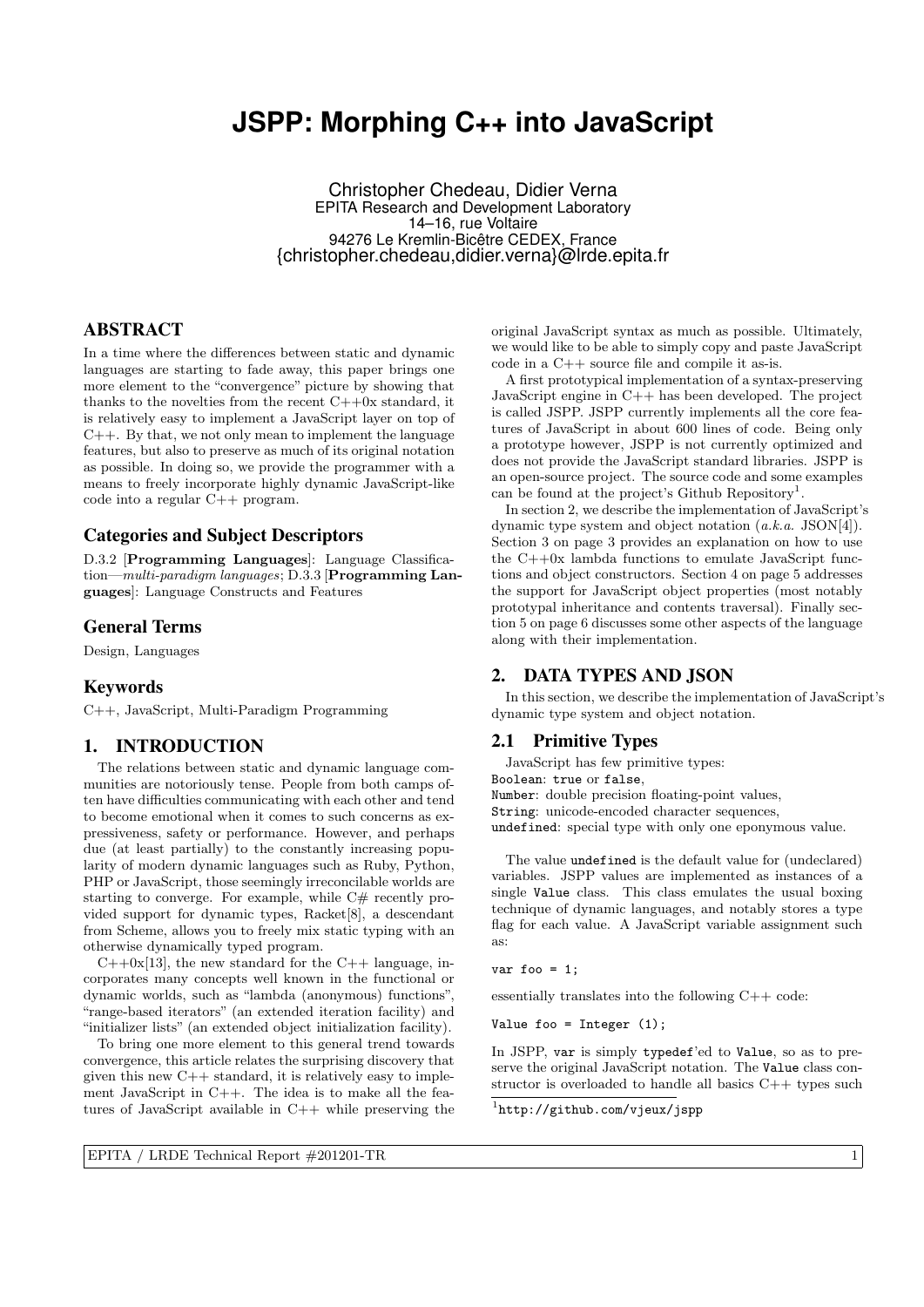```
1 var undefined,
 2 string = "SAC",
 3 number = 4.2;
 4
 5 var json = {
 6 "number": 42,
 7 "string": "vjeux",
 8 "array": [1, 2, "three"],
 9
10 "nested": {
11 "first": 1,
12 "second": 2
13 }
14 };
```
Listing 1: Original JSON

as const char\*, int, double etc. The argument-less version of the constructor is overloaded to create an undefined value.

# 2.2 Composite Types

In JavaScript, everything that is not of a primitive type is an object. All JavaScript objects are actually just associative arrays (or dictionaries) in which the keys are strings. Keys are often referred to as the object's "properties".

All values of a primitive type may have an object counterpart. This allows them to have properties and specific "methods". JavaScript automatically boxes primitive values when used in an object context[7]. In such a situation, the objects in question are passed by reference instead of by value[12]. In the current implementation of JSPP, primitive values are always boxed.

A JavaScript array is an object the keys of which are the base 10 string representation of the elements positions. The first element has the key "0", the second has the key "1" and so on. Additionally, arrays have a special length property which is updated automatically when new elements (with a numerical key) are added.

As mentioned before, JavaScript introduces a purely syntactic notation for objects and arrays called JSON[4] (JavaScript Object Notation). JSON introduces two distinct syntactic forms for creating regular objects and arrays. Implementing this notation (or something close), turns out to be the biggest challenge for JSPP. The result is depicted in listings 1 and 2. Eventhough JavaScript exhibits two different syntactic forms for variadic object and array initialization, we need a single  $C++0x$  feature, called "initializer lists"[14], to implement both.

As far as the array notation is concerned, the implementation is straightforward, although one drawback is that JavaScript's square brackets  $\parallel$  needs to be replaced with  $C++$ 's curly braces  $\{\}$ . See line 8 on the corresponding listings.

The object notation, on the other hand, requires more trickery. JavaScript uses colons (:) to separate keys from their corresponding values. Our problem is that the colon is not an overloadable operator in  $C++$ . Consequently, we choose to use the equal sign (=) instead. See for instance line 6 on the corresponding listings.

Since JavaScript object properties (keys) are strings, we use the type const char\* in JSPP. However, values of that

```
1 var undefined,
2 string = "SAC".
3 number = 4.2;
 4
5 var jsppon = {
6 ["number"] = 42,
7 ["string"] = "vjeux",
8 ["array"] = \{1, 2, "three"\},\9
10 -["nested"] = \{11 ["first"] = 1,12 \lfloor"second"\rfloor = 2
13 \frac{1}{2}14 };
```
Listing 2: JSPP JSON

type are not class instances, and hence cannot be operatoroverloaded (something required for property initialization, as explained below). One possible notation to transform a const char\* into an instance of a class is the following:

# $[\n"key"]$

The choice of this notation is motivated by the fact that it is reminiscent of the JavaScript object property access syntax, and hence rather easy to remember:

### obj["string"]

In order to implement this notation, we create a singleton class named Underscore equipped with an eponymous instance. This class overloads both the bracket [] and equal = operators so as to create a KeyValue object, that is, an object holding both a property name (the key), and its associated value.

Initializing an object contents can now be done in two ways: either by providing KeyValue objects, or only Value objects. When a KeyValue object is encountered, the pair is inserted directly into the object's internal map. When a Value object is encountered, it is regarded as an array element. As a consequence, the key is the string representation of the object's current length property, which is automatically increased by one after the insertion.

# 2.3 Caveats

From a syntactical point of view, the notation provided by JSPP is heavier than the original JavaScript one. The key part, notably, is more verbose, and equal signs are wider than colons. On the other hand, a slight improvement over JSON is that keys can in fact be any expression leading to instantiating the Underscore class, whereas in JavaScript, keys can only be literal strings. This allows for dynamic computation of keys, something not possible in JavaScript.

Unfortunately, using initializer lists introduces some cornercases. For instance, constructing an object using an empty initialization list does not call the constructor with an empty initializer list but without any argument instead. This means that {} is equivalent to undefined instead of an empty object.

For technical reasons not explained here, nested objects with only one property, such as:

{\_["nested"]= {\_["prop"]=1}}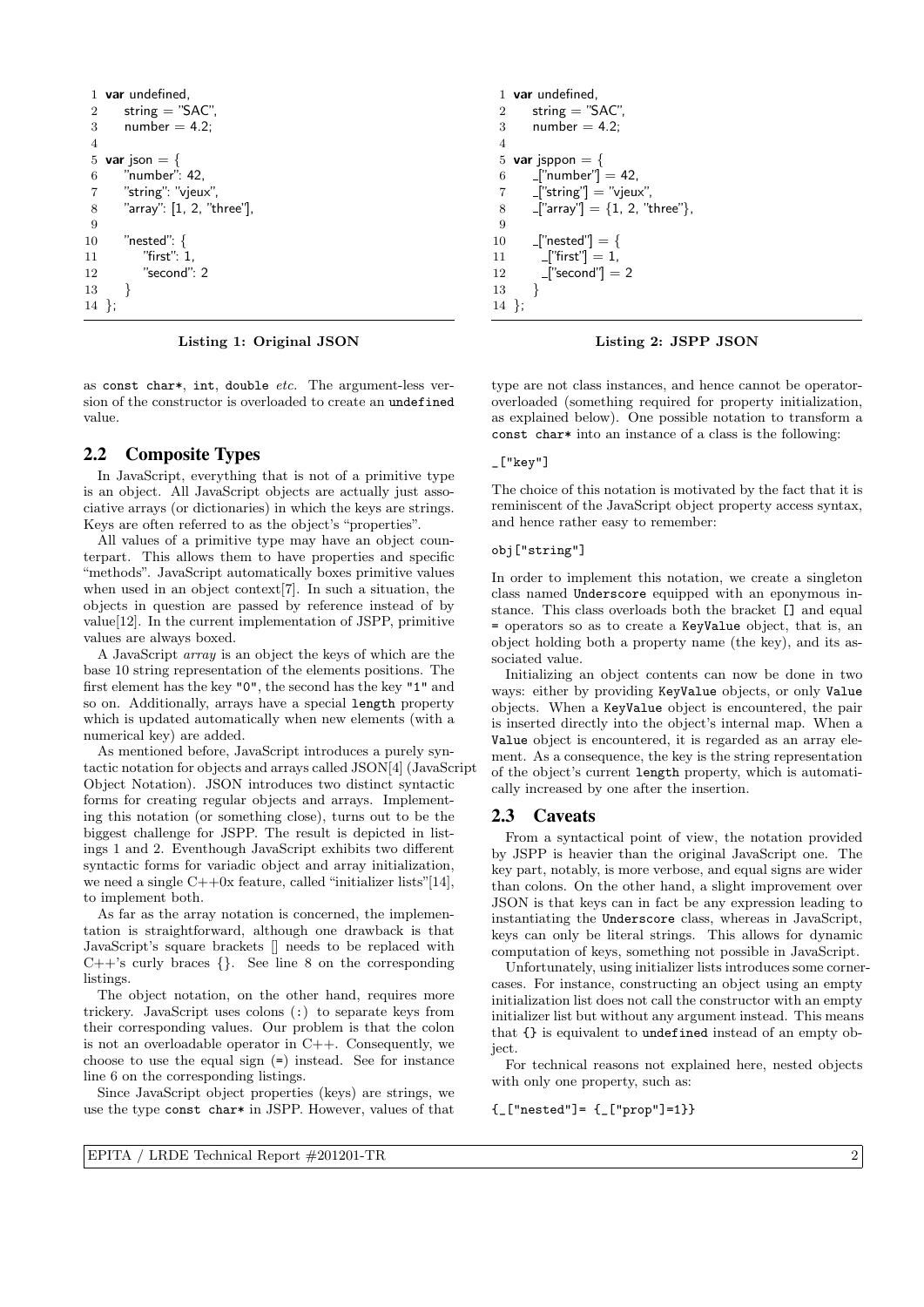```
1 function forEach (array, func) {
2 for (var i = 0; i < array.length; ++i) {
3 func(i, array[i]);
 4 }
5
6 };
7
8 forEach(['SAC', 2012, 'Italy'],
9 function (key, value) {
10 console.log(key, '-', value);
11
12 \};
13
14 // 0 - SAC15 // 1 − 2012
16 // 2 - Italy
```
#### Listing 3: JavaScript functions

will produce a conflict between constructors. One solution to this problem is to explicitly cast the nested value using underscore \_ as a function: \_(val).

JavaScript allows both double quotes " and single quotes ' for string literals (they are completely equivalent notations). JSPP only supports double quotes " because single quotes are used to denote characters in C++.

In JavaScript, multiple libraries can provide the same global variable (for example \$), possibly overriding a previously existing one. In  $C++$  the same situation would lead to a name clash instead. Indeed, one cannot redeclare the same variable name twice. A technique frequently used in JavaScript is to insert such a global variable as a property of the global object (window in the browser). When a variable is not found in any scope, JavaScript will search for it inside the global object. However, in  $C++$  we cannot reproduce the same mechanism. A way to deal with this issue is to make an explicit local binding of the global variable, in the user code, for instance:

#### var  $\$ = global['$  $')$ ;

Another possibility would be to use the C preprocessor (#define and #ifndef).

In both JavaScript and C++, it is possible to declare variables in the middle of a function's body. However, JavaScript has a feature called "hoisting" which automatically removes variable declarations from a function's body and puts them back at the top of the function. As a result, the same code in JavaScript and JSPP will have different semantics. Today, hoisting has a tendency to be regarded as a misfeature [5]. Doing hoisting in  $C++$  can be done only manually and conversely, a hoisting-less behavior in JavaScript is possible by manually adding new scopes every time a variable is declared.

Finally, JavaScript automatically creates a global variable if you assign a value to a previously undeclared variable (that is, without using the var keyword). This behavior is not possible in C++, although in JavaScript, it is an important source of errors and is also considered as a language misfeature. Therefore, it is not critical that JSPP does not provide it.

```
1 var forEach = function (var array, var func) {
2 for (var i = 0; i < array["length"]; ++i) {
3 func(i, array[i]);
4 }
5 return undefined;
6 };
7
8 forEach({"SAC", 2012, "Italy"},
9 function (var key, var value) {
10 cout << key << "-" << value;
11 return undefined;
12 });
13
14 // 0 - SAC15 // 1 – 2012
```

```
16 \frac{7}{2} – Italy
```
Listing 4: JSPP functions

#### 2.4 Optimization

JavaScript features an automatic memory management system. JSPP, on the other hand, uses a simple reference counting scheme to handle garbage collection.

Modern JavaScript implementations use boxed objects except for immediate types (such as integers). For example, V8 (the JavaScript engine that powers Google Chrome) uses tagged pointers[2] and JaegerMonkey (the one from Mozilla Firefox) does NaN boxing[18]. In our current implementation of JSPP, objects are always boxed.

Array access through a hash table is costly: keys are numbers that need to be converted into their string representation before the hash table can be accessed. This process is a lot slower than a simple offset addition. For efficiency reasons, properties with a numerical key are stored in an actual dense array in some implementations[1].

None of these optimizations are currently implemented in JSPP, although we hope to be able to provide them in the future.

# 3. FUNCTIONS

JavaScript functions are first-class objects, as per Christopher Stratchey's definition. The language supports passing functions as arguments to other functions, returning them as the values from other functions, and assigning them to variables etc. Listings 3 and 4 show how functions are defined and used in both JavaScript and JSPP.

The new feature of  $C++0x$  called "lambda functions"[16] is a convenient tool to implement JavaScript function support in JSPP. One very early difficulty, however, is that the syntax is radically different. In JavaScript, a function definition looks like this:

function (arguments) { body }

On the other hand, a  $C++$  lambda function definition is written as follows:

#### [capture] (arguments) constness -> returnType { body }

In order to implement JavaScript functions in JSPP, we define a macro called function which operates the transformation depicted in listing 7 on the following page: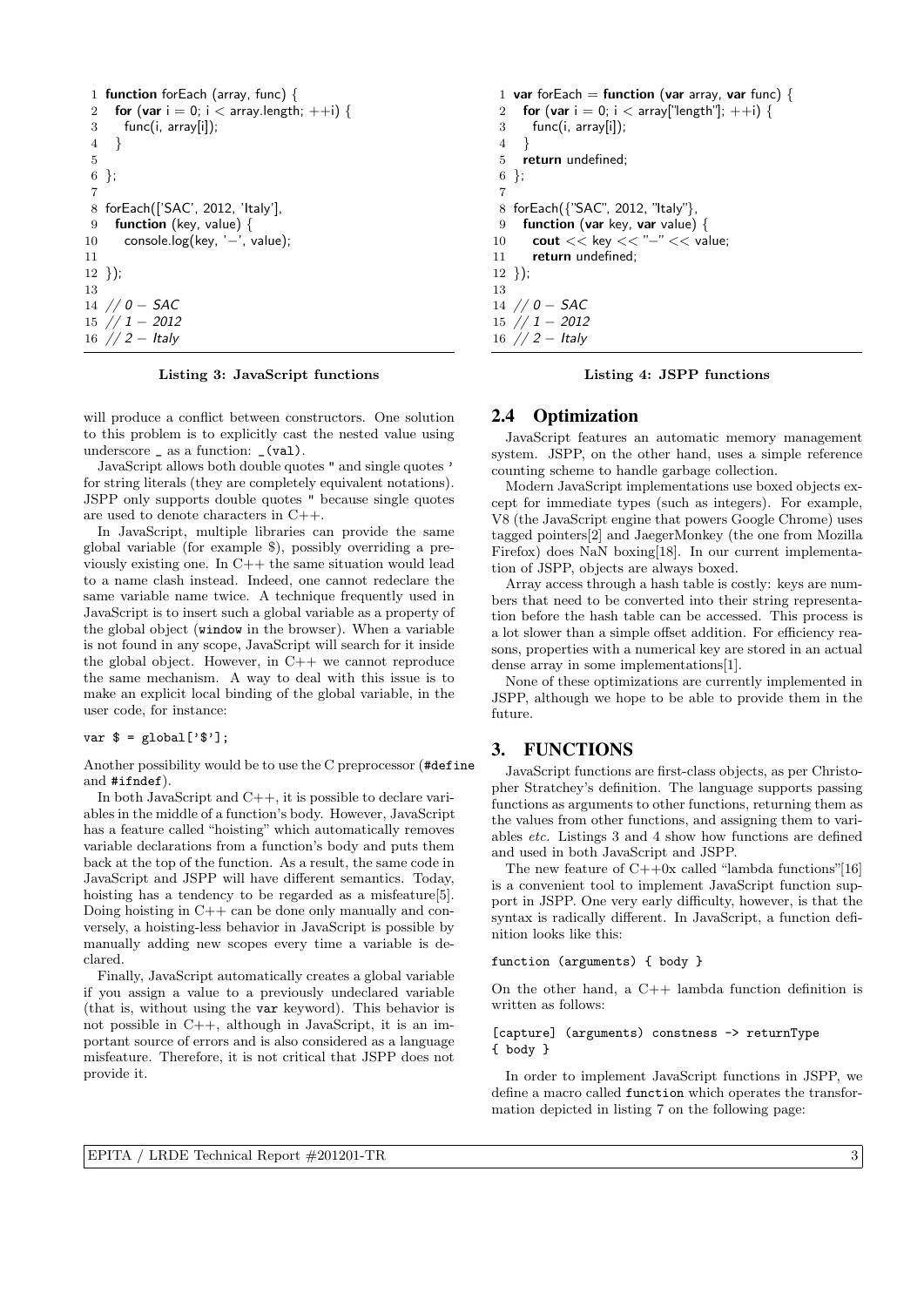```
1 var container = function (data) {
2 var secret = data;
3
 4 return {
5 set: function (x) \{ secret = x; \},
6 get: function () { return secret; }
7 };
8 };
9
10 var a = container ("secret−a");
11 var b = container ("secret-b");
12
13 a.set ("override−a");
14
15 console.log (a.get ()); // override−a
16 console.log (b.get ()); // secret−b
```
#### Listing 5: JavaScript closures

1 function (var n)  $\{$  body  $\}$ 

```
2 // is transformed into
```
3 [=] (var This, var arguments, var n) mutable −> Value 4 { body }

#### Listing 7: The function macro transformation

We now explain how this transformation works.

### 3.1 Closures

Argument capture in C++ lambda functions may be done either by reference or by value. Doing it by reference corresponds to the semantics of JavaScript, but this is problematic for us because as soon as the initial variable reaches the end of its scope, it is destroyed and any subsequent attempt to dereference it leads to a segmentation fault.

Consequently, we actually have no choice but to use a by-value capture mode, denoted as [=]. This means that a new object is created for each lambda capturing the original variable. Since our objects are manipulated by reference, assigning a new value to an object will only update the local reference. In order to cope with this problem, we introduce a new assignment operator |= the purpose of which is to update all the copies (see line 5 in listing 6).

#### 3.2 Special argument This

Within a function's body, JavaScript provides an implicit variable called this, similar to the eponymous variable in  $C++$ . Our implementation of the function macro (listing 7) silently inserts such a variable in the expanded lambda function's prototype in order to make it available to the programmer. Note that in order to avoid conflicts with the original this of  $C++$ , the internals of JSPP use This (with a capital T). However, an internal JSPP macro ensures that user-level code may continue to use this transparently.

Contrary to  $C++$  where this is statically scoped however, JavaScript's this is being set dynamically in one of four possible ways[15]:

- **Function call foo(...).** Upon a standard function call, this is set to undefined for a strict variant of EC-MAScript 5, or the global object otherwise.
- Method call obj.foo(...). Upon a function call resulting from an object property access, this is set to be

```
1 var container = function (var data) {
2 var secret = data;
3
4 return {
5 ["set"] = function (var x) { secret |= x; return undefined; },
6 -["get"] = function () { return secret; }
7 };
8 };
9
10 var a = container ("secret-a");
11 var b = container ("secret-b");
12
13 a["set"] ("override−a");
14
15 cout << a["get"] (); // override−a
16 cout << b["get"] (); // secret-b
```
#### Listing 6: JSPP closures

that object (obj).

- Constructor new foo(...). Upon a function call used as a constructor, this is set to a new, empty object. See section 4.2 on the next page for more details.
- Explicit foo.call(this, ...). Finally, the special functions call and apply allow to explicitly set the value of this.

Listings 8 and 9 on the facing page demonstrate that all four ways of setting this are implemented in JSPP. Each JSPP variable holding a function has a hidden "this" property. When the function is called, the current value of the property is given to the function as its first argument (listing 7).

#### 3.3 Special argument arguments

In addition to providing the special variable this, JavaScript also does some extra processing related to the morphology of function calls and their arguments.

Within a function's body, JavaScript provides another implicit variable called arguments, holding an array of all arguments actually passed to the function. Our implementation of the function macro (listing 7) silently inserts such a variable in the expanded lambda function's prototype in order to make it available to the programmer.

Also, when a function call does not match the intended number of arguments, JavaScript ignores the spurious ones or fills the missing ones with the undefined value.

Remember that functions, as any other JSPP objects, are stored in the Value class. All function arguments are of type Value as well as a function's return value. Therefore, we can distinguish the different function types based only on their arity.

In order to implement this distinction, the Value class is equipped with a specific typed slot, a constructor overload<sup>[17]</sup> and a parenthesis () operator for each arity. This imposes an implementation-dependent limit for the number of arguments to functions in JSPP.

### 3.4 Mutable lambda functions

By default, C++ lambda functions are assumed to be const. As this is in contradiction with the semantics of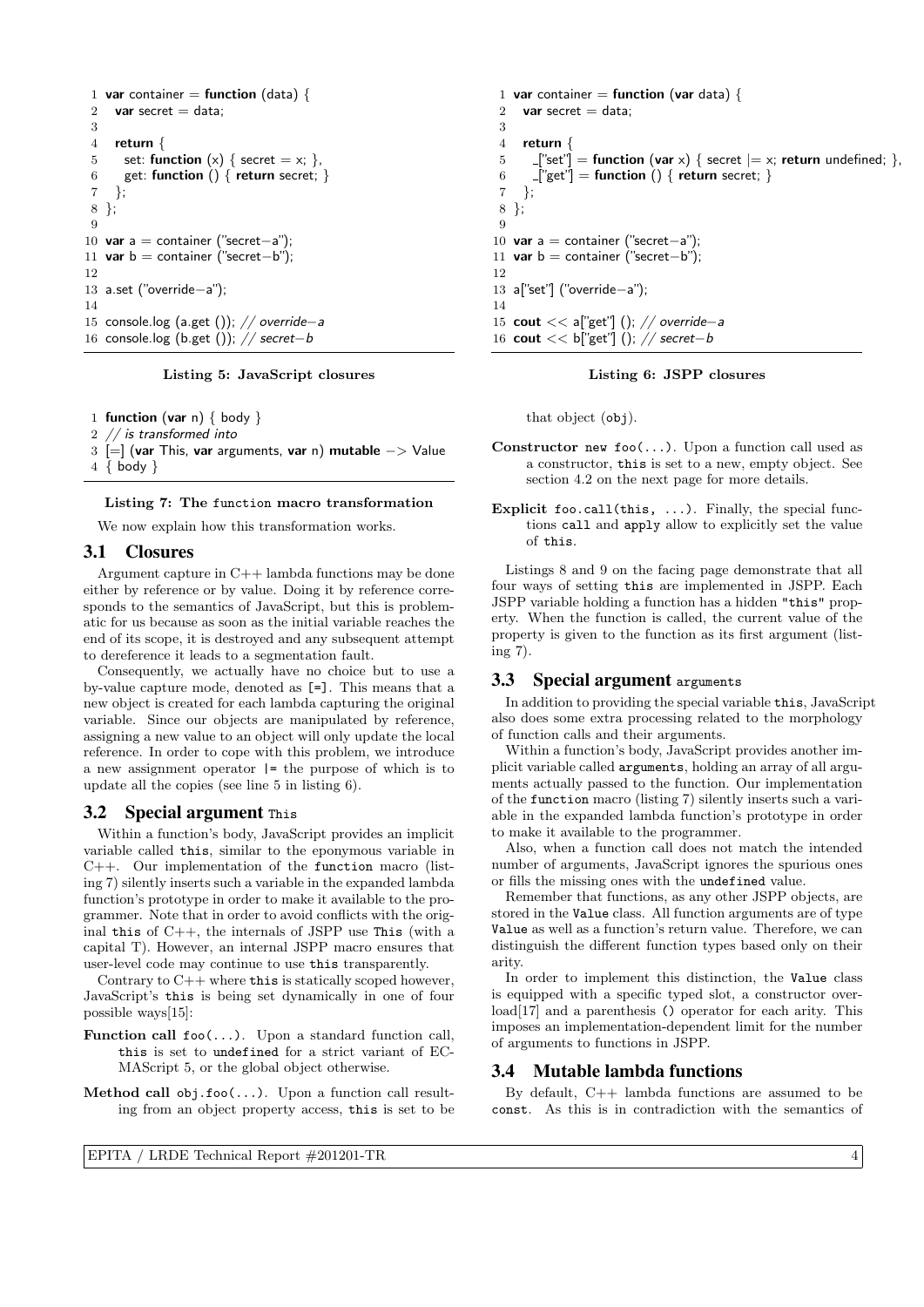```
1 function f(x, y) {
 2 console.log ("this:", this);
 3 this.x = x;
 4 this.y = y;
 5
 6 };
 7
 8 // New creates a new, empty object
 9 var a = new f (1, 2); // this: [object]
10 var b = new f (3, 4); // this: [object]11
12 // Unbound call
13 var c = f(5, 6); // this: undefined
14
15 // Bound call
16 var obj = [42];
17 obj.f = f;
18 var d = obj.f (1, 2); // this: [42]
19
20 // Explicit call
21 var e = f.call(obj, 1, 2); // this: [42]
```
#### Listing 8: JavaScript's this variable

JavaScript, we must specify our lambda functions to be mutable instead (listing 7 on the preceding page).

# 3.5 Caveats

In regular  $C++$  as well as in the recent lambda functions facility, every variable needs to be explicitly typed by prepending the type information before its name. As a consequence, the current implementation of JSPP requires that the programmer adds an explicit var type specifier in front of every function argument (compare for instance line 1 of listings 8 and 9).

In JavaScript, every function's body ends implicitly with

### return undefined;

In JSPP, however, the programmer is required to add such a line manually in any function that does not otherwise return anything useful.

Finally, JavaScript has two ways of defining functions: named and anonymous. JSPP only supports the anonymous functions as lambda functions are anonymous in C++. In practice the named notation is only used for debugging purposes. We may provide some syntactic sugar to give names to JSPP functions in the future.

# 4. OBJECT PROPERTIES

After the tour of JavaScript functions, we now address the more general issue of object property management.

# 4.1 Prototypal inheritance

JavaScript features a class-less, prototype-based object model [11]. When accessing the properties of an object, JavaScript performs an upwards traversal of the prototype chain until it finds a property with the requested name. A sample JavaScript implementation of this process can be found in listing 10. We use \_\_proto\_\_ to represent the link to the prototype element. This is a non-standard notation which is however supported by both SpiderMonkey (Mozilla Firefox) and V8 (Google Chrome).

1 var  $f =$  function (var x, var y) { 2 cout  $<<$  "this: " $<<$  this; 3 this[" $x$ "] = x; 4 **this**[" $y$ "] = y; 5 return undefined; 6 }; 7 8 // New creates a new, empty object 9 var a = new (f)  $(1, 2)$ ; // this: [function 40d0] 10 var b = new (f)  $(3, 4)$ ;  $// this: [function 48e0]$ 11 12 // Unbound call 13 var  $c = f(5, 6)$ ; // this: undefined 14 15 // Bound call 16 **var** obj = {42 }; 17  $obj['f'] = f;$ 18 var d = obj["f"]  $(1, 2)$ ; // this: [42] 19 20 // Explicit call 21 var e = f["call"] (obj, 1, 2); // this:  $[42]$ 

#### Listing 9: JSPP's this variable

1 function getProperty (obj, prop) { 2 if (obj.hasOwnProperty (prop)) 3 return obj[prop]; 4 5 else if  $(obj\_proto_ != = null)$ 6 return getProperty (obj.\_proto\_, prop); 7  $8$  else<br> $9$  ref return undefined; 10 }

#### Listing 10: JavaScript property access implementation

A property assignment, however, does not involve any lookup. Properties are always set directly in the corresponding object. Remember that in JSPP, property access in both directions (read or write) is accomplished by the bracket [] operator. In order to comply with the semantics of JavaScript, this operator needs to perform a proper property lookup, with the unfortunate consequence that the lookup in question is done for nothing in the case of a write access. Indeed, the operator itself cannot distinguish between a read of a write access.

#### 4.2 The new operator

JavaScript has been designed to look like traditional objectoriented programming languages such as Java and C++. In those languages, the new operator creates an instance of a class. JavaScript wants to provide a similar construction, although it is a class-less language. As a consequence, the functionality of new in JavaScript is slightly different.

In order to emulate the functionality of a constructor which initializes the attributes of a new instance, JavaScript uses a function. This constructor function contains a property named prototype which links back to an object storing the methods and attributes.

The new operator takes that function followed by a list of arguments as arguments. It first creates an object represent-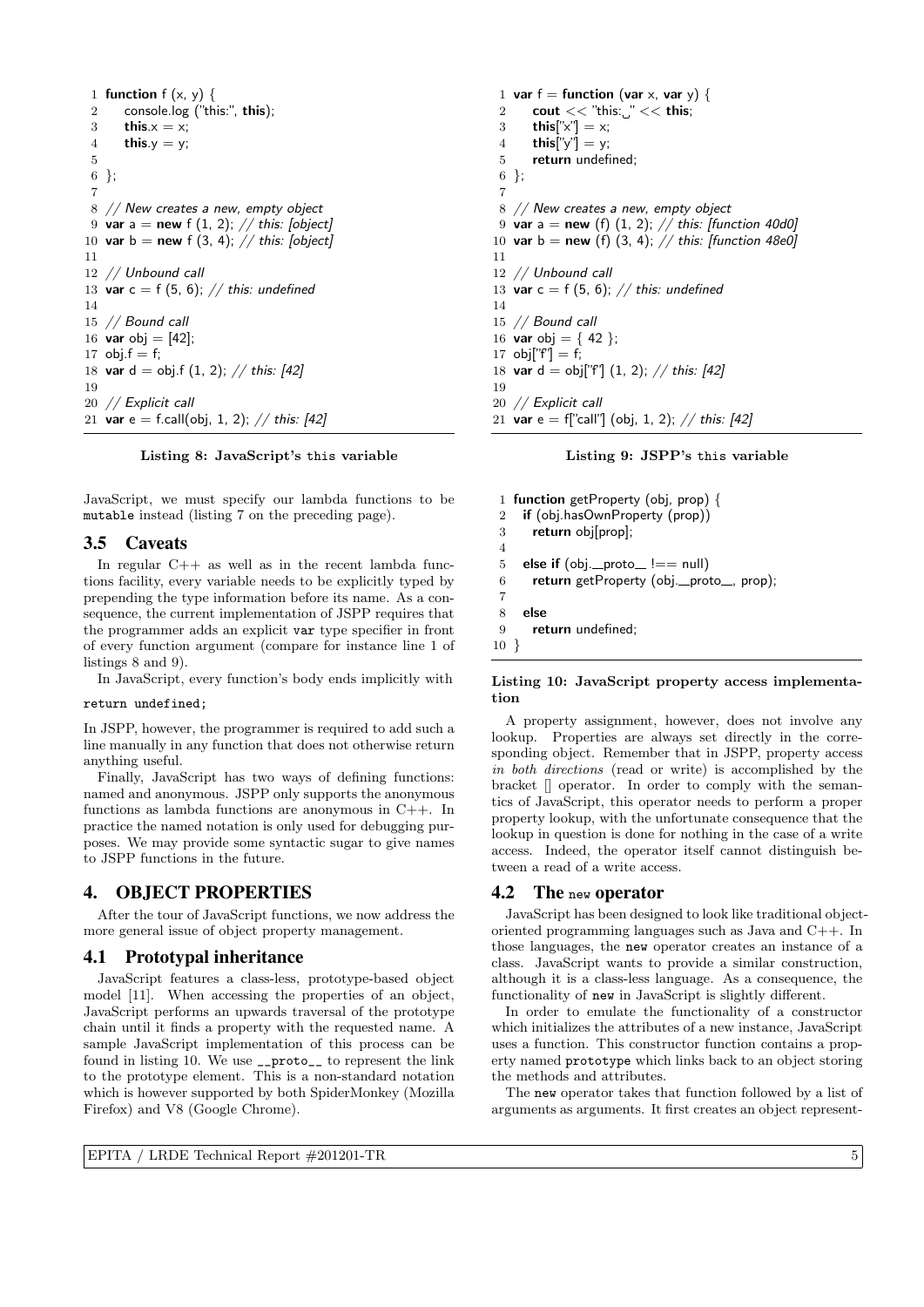```
1 Object.create (parent) {
2 function F() \{\};3 F.prototype = parent;
4 return new F(t);
5 };
```
### Listing 11: JavaScript's Object.create function

ing the instance of the class, with the \_\_proto\_\_ property set to the prototype function. Then, it calls this function with the provided list of arguments and with the variable this bound to the instance being created. Finally it returns the object. A sample implementation of this process is depicted in listing 13. Since the new keyword is reserved in  $C++$ , JSPP uses a function named New (note the capital N) internally. However, an internal JSPP macro ensures that user-level code may continue to use new transparently.

```
1 function New (f) {
2 var obj = \{ _proto_: f.prototype \};3 return function () {
4 f.apply (obj, arguments);
5 return obj;
6 };
7 }
8
9 function Point (x, y) { this.x = x; this.y = y; }
10 Point.prototype = {
11 print: function () \{ \text{ console.log (this.x, this.y)}; \}12 };
13 var p = New (Point) (10, 20);14 p.print (); // 10 20
```
#### Listing 13: JavaScript implementation of the new operator

JavaScript's new operator is not very intuitive and there is no standard way to access the prototype (\_\_proto\_\_) of an object. Douglas Crockford[5] has designed a small function called Object.Create (listing 11) which creates a new object from the specified prototype. Both new and Object.create are implemented in JSPP (the latter is shown in listing 12).

# 4.3 Iteration

JavaScript's for-in construction allows to iterate over the keys of an object. More precisely, iteration occurs over all the keys of the object itself and all the keys from its prototype chain. Properties that have the (internal) Enumerable property set to false are not enumerable.  $C++0x$  provides a new iteration facility called "range iteration"[9]. The syntax is as follows:

```
for (type element : container)
```
JSPP provides a simple macro defining in to expand to a colon. This lets us use range iterators directly, as shown in listings 14 and 15 on the next page.

### 4.4 Caveats

Our C++ implementation of property access has the same expressive power as in JavaScript, although it currently lacks some syntactic sugar. On the other hand, our syntax for iteration is completely identical to that of JavaScript.

```
1 Object["create"] = function (var parent) {
2 var F = function () { return undefined; };
3 F["prototype"] = parent;
4 return new (F) ();
5 };
```
Listing 12: JSPP's Object.create function

In JavaScript, the bracket notation obj["prop"] is strictly equivalent to the dot notation obj.prop. Unfortunately, the dot notation cannot be reproduced in JSPP, which makes property access more cumbersome to both type and read.

1 new Point  $(1, 2)$ ; // JavaScript 2 new (Point) (1, 2); // JSPP 3 4 new Point; // JavaScript 5 new (Point) (); // JSPP

Listing 16: Syntactic overhead of JSPP's new operator

The new operator in JSPP suffers from a syntactic overhead. Because C++ does not provide any overloadable operator with a higher precedence than a function call, parenthesis are required around the constructor. It is also impossible to implement calls to the new operator without any argument. Those deficiencies are illustrated in listing 16.

The ECMAScript standard defines two forms for the for-in construction:

- for (var variable in Expression)
- for ( $LHS$  in Expression)

The C++0x range iteration facility does not allow for the second form however. The left-hand side expression is always a variable identifier[6].

JavaScript provides some additional operators on objects (in, delete, typeof and instanceof). The keyword in has two different meanings (iteration and belonging) but we cannot express both with the same keyword. As a workaround, we use the keyword of in the latter case (of has been chosen to match CoffeeScript[3]). Finally, JSPP currently provides delete and typeof as regular functions instead of operators.

# 5. MISCELLANEOUS

In this last section, we tackle various other aspects of JSPP in comparison with their respective JavaScript equivalent.

# 5.1 Code Organization

 $C++$  does not have the notion of a "top-level". Imperative code cannot occur everywhere. It must be contained within a function's body. In order to emulate the existence of a top-level, we wrap all JSPP code inside the main function and a try-catch to handle errors. This part of the code is implemented in two header files, javascript\_start.h and javascript\_end.h, that the programmer is supposed to use.  $C++$  specific includes should be added *before* javascript\_start.h. On the other hand, JSPP specific includes should be added after it, as demonstrated below:

// C++ Includes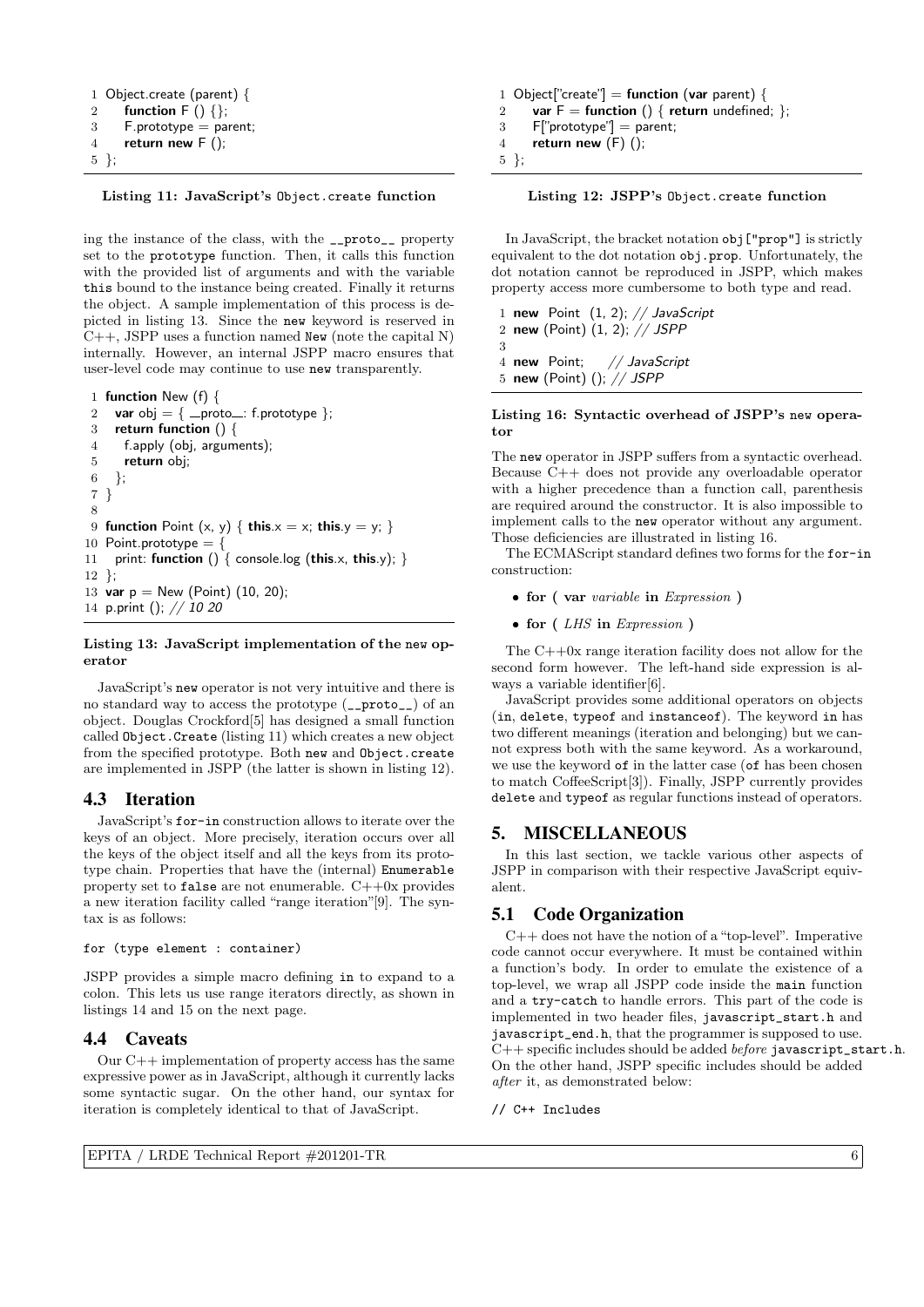1 **var** object = { 2 "a": 1, 3 "b": 2, 4 "c": 3 5 }; 6 7 for (var i in object) { 8 console.log (i, object[i]); 9 } 10 11  $// a - 1$ 12 // b − 2 13 // c − 3

Listing 14: JavaScript for-in example

```
#include "../src/javascript_start.h"
// JSPP Includes
// JSPP Code
#include "../src/javascrip_end.h"
```
Compiling a JSPP program is very easy. One simply needs to compile the source file using g++ (GNU Compiler Collection for  $C++$ ) in  $C++0x$  mode:

# g++ -std=gnu++0x jspp\_file.cpp

At the time of this writing, g++ version 4.6 is the only compiler to support enough of the C++0x standard to be able to compile JSPP.

### 5.2 Control Structures

Although  $C++$  and JavaScript have similar control structures (if, for, while, do-while, switch  $etc.$ ), some differences remain. The  $C++$  switch statement only works with integers whereas JavaScript allows any data type. The break and continue instructions in JavaScript accept a label name as an argument. This allows to exit from more than one loop at a time.

### 5.3 Comments

JavaScript and C++ share the same comment notation. Both single-line // and multi-line /\* \*/ comments are available in JSSP.

# 5.4 Operators

JavaScript has many operators in common with C++. All of them can be overloaded to match the JavaScript behavior. JavaScript also has some specific operators without any  $C++$  counterpart. The difficulty here is that it is impossible to implement them in terms of a preprocessor macro, as macros can only define new identifiers (for instance, it is impossible to define a === macro).

As a consequence, strict comparison operators (=== and !==) are defined with two macros named is and isnt (this is in fact along the lines of what CoffeeScript[3] does). Another macro transforms  $a$  is  $b$  into  $a *$  =  $=b$ . With the appropriate operator overloading, this behaves in compliance with JavaScript.

JavaScript provides two special operators for right unsigned bitwise shift (>>> and >>>=) and a void operator that gobbles its argument and always returns undefined. As their use is limited in practice, JSPP currently does not provide any equivalent.

```
1 var object = {
2 -["a"] = 1,
3 \quad [\text{"b"}] = 2,4 -["c"] = 35 };
6
7 for (var i in object) {
8 cout << i << "_--" << object[i];
9 }
10
11 // a - 112 // b - 2
```
Listing 15: JSPP for-in example

# 5.5 Exceptions

13  $\frac{7}{c}$  – 3

The JavaScript exception mechanism is directly borrowed from C++, therefore we can use it directly, as shown in listings 17 and 18 on the next page, with some precautions. Most notably, we make sure to cast the thrown argument into an instance of Value. In order to do that, a macro defines throw to translate into throw  $=$  =. The equal = operator for underscore transforms the argument into an instance of Value. In a similar vein, the argument to catch in C++ needs to be typed. A simple macro works around this in JSPP by providing the type annotation automatically.

A further extension of JSPP will be to implement a way to display the stack trace in order to improve the programmer's debugging experience.

### 5.6 Automatic semi-column ; insertion

Like C++, JavaScript uses semi-columns ; as statement delimiters. In order to make the language friendly to new developers, there is a heuristic to insert semi-columns automatically during the parsing phase in JavaScript [10]. It is impossible to implement this in JSPP without modifying the C++ compiler. Therefore, JSPP does not support automatic semi-column insertion.

### 5.7 Properties importation

The with instruction of JavaScript is a relatively unknown construct that imports all the properties of an object as local variables. Mozilla recommends against using it and ECMAScript 5 strict mode goes even as far as forbidding its use altogether. As there is no simple way to emulate this in C++, JSPP does not support it.

### 5.8 The eval function

Although eval is often considered as bad practice in userlevel code, it plays an essential role in dynamic languages (read-eval-print loop implementation, reflexivity, dynamic code creation and execution etc.). Unfortunately, this is not possible to implement in  $C++$  as the code is compiled once and for all. The lack of an eval function is probably the biggest downside of JSPP.

### 6. CONCLUSION

In this paper, we have demonstrated that in a time where the differences between static and dynamic languages are starting to fade away, the novelties from the recent  $C++0x$ standard, makes it is relatively easy to implement a JavaScript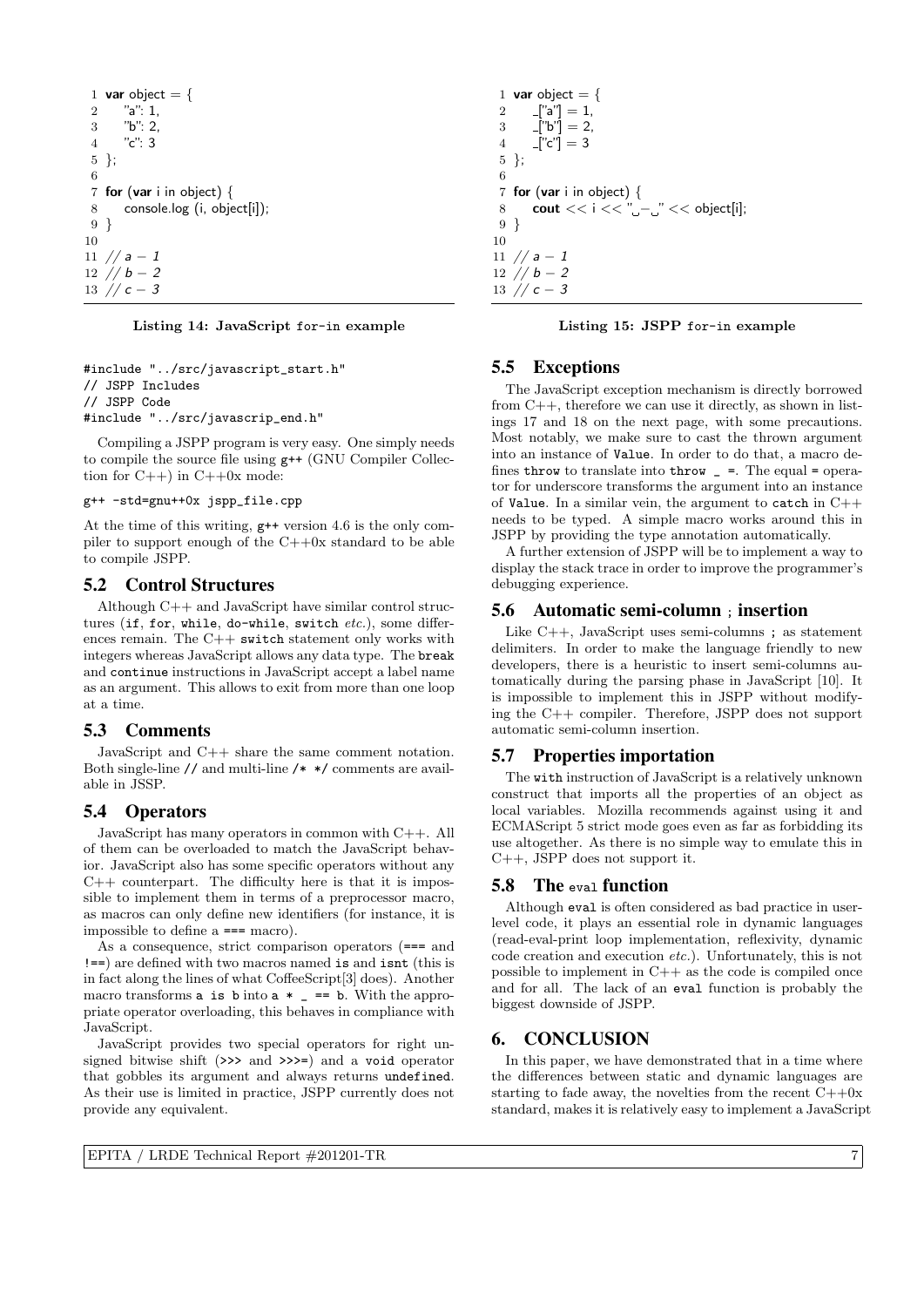```
1 var problematic = function () { throw "Exception!"; };
\overline{2}3 try {
4 problematic ();
5 } catch (e) {
6 console.log ("Error:", e);
7 }
8
9 // Error: Exception!
```
# Listing 17: JavaScript exceptions

layer on top of  $C_{++}$ , providing not only the features of the language, but also much of its original notation. The key elements of  $C++0x$  in this context are lambda functions, range-based iteration and initializer lists, a set of features directly inspired from dynamic or functional languages.

A prototype implementation of such a JavaScript layer, called JSPP, has been presented. More precisely, we have shed some light on the exact amount of the original JSON syntax we are able to reproduce, how JavaScript functions are supported, how JavaScript's prototypal inheritance scheme can be emulated and we have also outlined some other various aspects of the language support.

In terms of features, the major drawback of our current implementation is the lack of an eval function. In terms of syntax, we are quite close to the original JavaScript notation and it is not difficult to translate code back and forth between the two languages.

It is worth mentioning that the implementation of JSPP mostly uses regular C++ features and as such, does not heavily rely on fragile "hacks". For instance, the use of preprocessor macros is very limited (see listing 19) and only serves to fill syntactic gaps. As a consequence, both the JSPP code and potential run-time error messages are completely readable.

1  $\#$ define catch(e) catch(var e) 2  $\#$ define throw throw  $=$  $3 \#$ define in : 4 #define function(...)  $[=]$  (var This, var arguments \ 5 ##\_VA\_ARGS\_) mutable −> Value 6 #define is  $* = ==$ 7  $\#$ define isnt  $* = !=$ 8  $\#$ define of  $* - <$ 9 #define this This 10 **#define new New** 

#### Listing 19: JSPP macros

The current implementation of JSPP is only a prototype. Core concepts such as object iteration and operators are only partially implemented, and the standard JavaScript library is not yet available. Nothing has been done yet with respect to performance, eventhough we are already aware of many optimization techniques that we can use. Finally, further development aspects are foreseen in order to improve interoperability between JSPP and regular C++ code.

Although the project started mostly as an accidental curiosity, we think that it has some serious potential applications. For one, JSPP gives the C++ programmer a means to freely incorporate highly dynamic JavaScript-like code into a regular C++ program, hereby increasing the multi-

1 var problematic = function () { throw "Exception!"; };  $\overline{2}$ 

```
3 try {
4 problematic ();
5 } catch (e) {
6 cout << "Error:"<< e;
7 }
8
9 // Error: Exception!
```
### Listing 18: JSPP exceptions

paradigm level of the application. This is in compliance with a general trend towards offering as many paradigms as possible within the same language (especially both static and dynamic aspects), something that the Lisp family of languages has been doing for a long time, Racket being one of the most recent striking examples in this matter. Finally, just like Clojure helps bringing more people from Java to Lisp, it is possible that JSPP will help bring more people from C++ to JavaScript.

# 7. REFERENCES

[1] V8 issue: Wrong order in object properties iteration. http:

//code.google.com/p/v8/issues/detail?id=164.

- [2] M. Ager. Google i/o 2009 v8: High performance javascript engine. http://www.google.com/events/io/2009/sessions/ V8BuildingHighPerfJavascriptEngine.html.
- [3] J. Ashkenas. Coffeescript. http://www.coffeescript.org/.
- [4] D. Crockford. JSON: Javascript object notation. http://www.json.org/.
- [5] D. Crockford. JavaScript: The Good Parts. O'Reilly Media, Inc., 2008.
- [6] A. Croll. Exploring javascript for-in loops. http://javascriptweblog.wordpress.com/2011/01/ 04/exploring-javascript-for-in-loops/.
- [7] A. Croll. The secret life of javascript primitives. http://javascriptweblog.wordpress.com/2010/09/ 27/the-secret-life-of-javascript-primitives/.
- [8] M. Felleisen. Racket. http://racket-lang.org/.
- [9] D. Gregor and B. Dawes. N2930: C++0x range-based for loop. http://www.open-std.org/JTC1/SC22/WG21/ docs/papers/2009/n2930.html.
- [10] Inimino. Javascript semicolon insertion. http://inimino.org/~inimino/blog/javascript\_ semicolons.
- [11] H. Lieberman. Using prototypical objects to implement shared behavior in object-oriented systems. In Conference proceedings on Object-oriented programming systems, languages and applications, OOPLSA '86, pages 214–223, New York, NY, USA, 1986. ACM.
- [12] J. Snook. Javascript: Passing by value or by reference. http:

//snook.ca/archives/javascript/javascript\_pass. [13] B. Stroustrup.  $C++0x$  - the next iso  $c++$  standard. http://www2.research.att.com/~bs/C++0xFAQ.html.